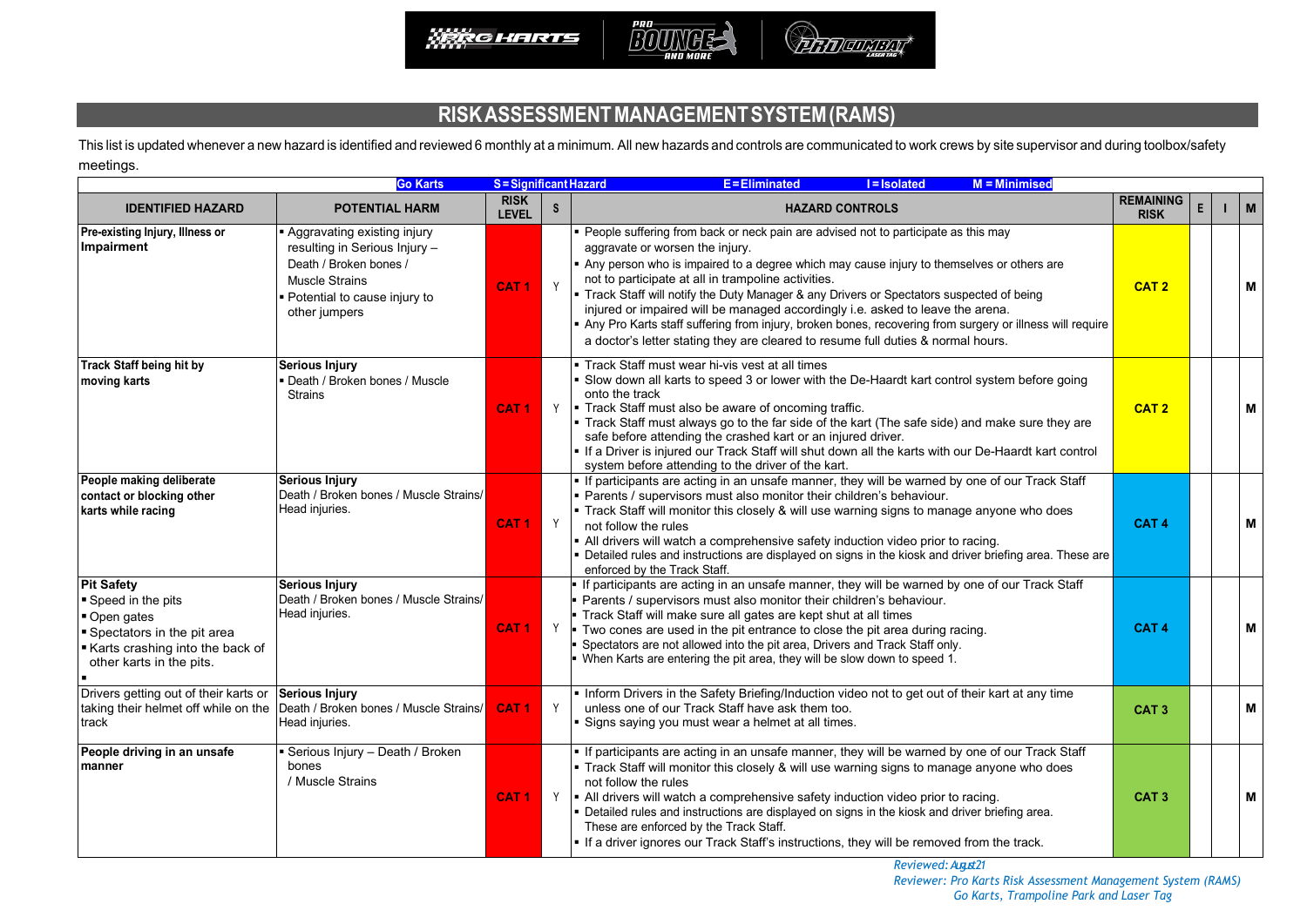



| Injury caused by scarves or<br>loose clothing                                                                      | Serious Injury – Death / Broken<br>bones<br>/ Muscle Strains                                                                                                              | CAT <sub>1</sub> | Y | Making sure all scarves and head scarves are moved, If the person refuses to move this for<br>religious reasons we CANNOT allow them to race.<br>■ Zip/Button up or remove loose clothing.                                                                                                                                                                                                 | CAT <sub>2</sub> |  |   |
|--------------------------------------------------------------------------------------------------------------------|---------------------------------------------------------------------------------------------------------------------------------------------------------------------------|------------------|---|--------------------------------------------------------------------------------------------------------------------------------------------------------------------------------------------------------------------------------------------------------------------------------------------------------------------------------------------------------------------------------------------|------------------|--|---|
| Damaged or faulty equipment                                                                                        | Serious Injury – Death / Broken<br>bones<br>/ Muscle Strains                                                                                                              | CAT <sub>1</sub> | Y | Pro Karts management is responsible for the maintenance and condition of the Karts, barriers<br>decks walkways & all other areas of the Arena.<br>- Preventative maintenance will be scheduled within Pro Karts Action Plan & records will be kept.<br>• Damages are repaired as soon as possible, with the area closed or Kart removed from service<br>until it has been cleared for use. | CAT <sub>2</sub> |  |   |
| <b>Traffic / Pedestrians</b><br>■ Speed<br>Unsafe driving<br>Vehicle / pedestrian interaction<br><b>■ Potholes</b> | Vehicular / pedestrian accident;<br>potential for serious harm or<br>death.<br>Potential for significant damage<br>to vehicles / property<br>$\blacksquare$ Trips / falls | CAT <sub>1</sub> | Y | " Potholes identified through regular inspections & filled ASAP.<br>" 20km speed limit sign is displayed on Back Beach Road and Hounsell Circle.<br>■ Control of children exiting car / bus<br>■ Supervisors of children to control movements to front door and into the arena<br>■ Follow painted pedestrian walkways                                                                     | CAT <sub>4</sub> |  | м |
| <b>Fire / Emergency Situation</b>                                                                                  | Risk of harm to people,<br>property & the environment                                                                                                                     | CAT <sub>1</sub> |   | Emergency response procedures are in place to manage these situations.<br>Staff are trained in emergency management & designated fire wardens are identifiable by a high<br>viz warden vest.                                                                                                                                                                                               | CAT <sub>2</sub> |  | м |
| <b>Traffic / Pedestrians</b><br>■ Speed<br>Unsafe driving<br>Vehicle / pedestrian interaction<br>Potholes          | Vehicular / pedestrian accident;<br>potential for serious harm or<br>death.<br>• Potential for significant damage<br>to vehicles / property<br>Trips / falls              | CAT <sub>1</sub> |   | Potholes identified through regular inspections & filled ASAP.<br>■ 20km speed limit sign is displayed on Back Beach Road and Hounsell Circle.<br>$\gamma$   Control of children exiting car / bus<br>Supervisors of children to control movements to front door and into the arena<br>• Follow painted pedestrian walkways                                                                | CAT <sub>4</sub> |  | м |
| <b>Fire / Emergency Situation</b>                                                                                  | Risk of harm to people,<br>property & the environment                                                                                                                     | CAT <sub>1</sub> | Y | Emergency response procedures are in place to manage these situations.<br>Staff are trained in emergency management & designated fire wardens are identifiable by a high viz<br>warden vest.                                                                                                                                                                                               | CAT <sub>2</sub> |  | м |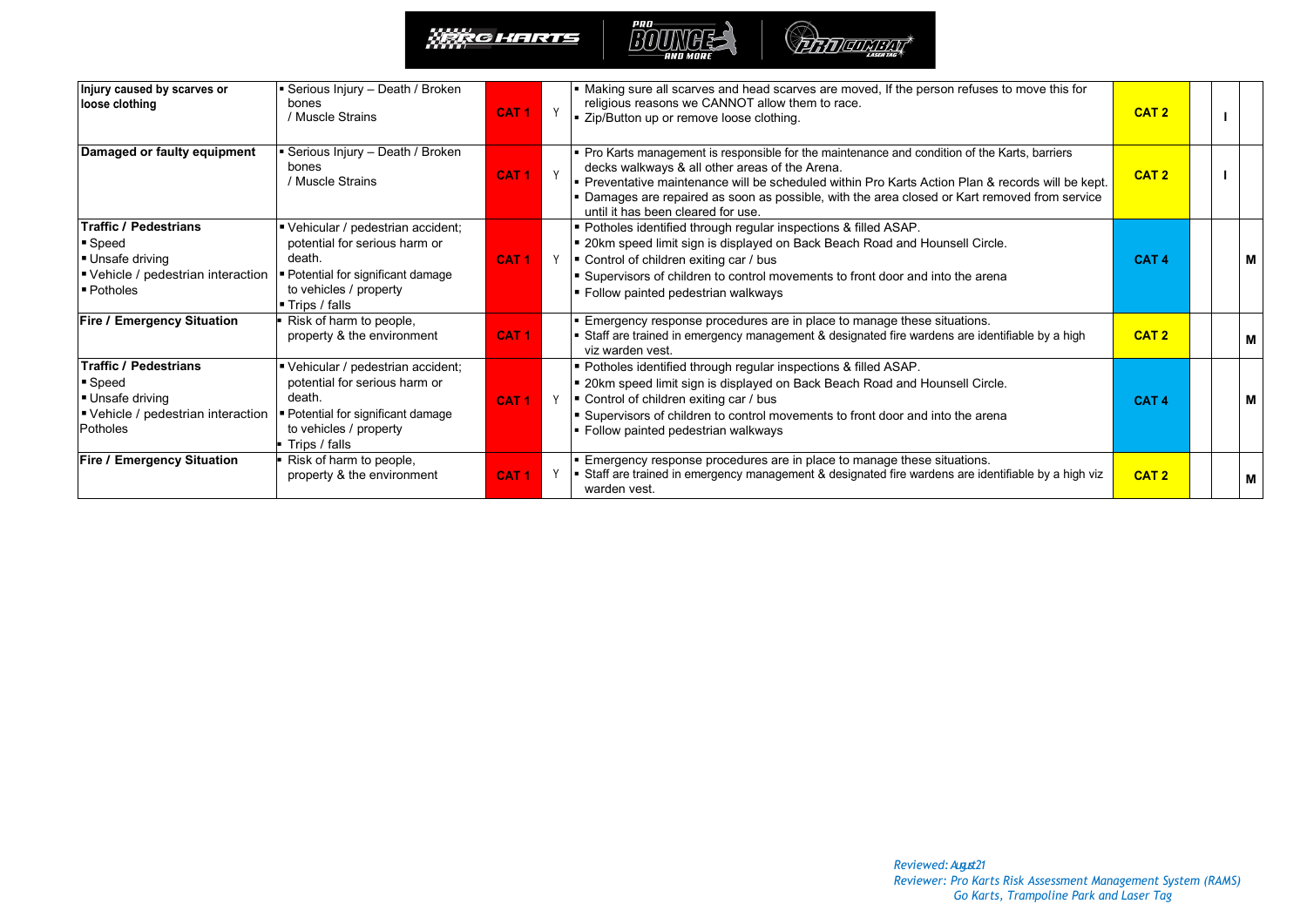

| <b>Trampoline Park</b>                                                                                        |                                                                                                                                                                |                             |                           | <b>E</b> =Eliminated<br>$M =$ Minimised<br>S = Significant Hazard<br><b>I</b> =Isolated                                                                                                                                                                                                                                                                                                                                                                                                                                                                                                                                                                   |                                 |   |              |
|---------------------------------------------------------------------------------------------------------------|----------------------------------------------------------------------------------------------------------------------------------------------------------------|-----------------------------|---------------------------|-----------------------------------------------------------------------------------------------------------------------------------------------------------------------------------------------------------------------------------------------------------------------------------------------------------------------------------------------------------------------------------------------------------------------------------------------------------------------------------------------------------------------------------------------------------------------------------------------------------------------------------------------------------|---------------------------------|---|--------------|
| <b>IDENTIFIED HAZARD</b>                                                                                      | <b>POTENTIAL HARM</b>                                                                                                                                          | <b>RISK</b><br><b>LEVEL</b> | $\boldsymbol{\mathsf{S}}$ | <b>HAZARD CONTROLS</b>                                                                                                                                                                                                                                                                                                                                                                                                                                                                                                                                                                                                                                    | <b>REMAINING</b><br><b>RISK</b> | E | $\mathbf{M}$ |
| Pre-existing Injury, Illness or<br>Impairment                                                                 | Aggravating existing injury<br>resulting in Serious Injury -<br>Death / Broken bones /<br>Muscle Strains<br>Potential to cause injury to<br>other jumpers      | CAT <sub>1</sub>            | Y                         | • People suffering from back or neck pain are advised not to participate as this may<br>aggravate or worsen the injury.<br>Any person who is impaired to a degree which may cause injury to themselves or others are<br>not to participate at all in trampoline activities.<br>Flight Crew will notify the Duty Manager & any Jumpers or Spectators suspected of<br>being injured or impaired will be managed accordingly i.e. asked to leave the arena.<br>Any Pro Bounce staff suffering from injury, broken bones, recovering from surgery or illness will<br>require a doctor's letter stating they are cleared to resume full duties & normal hours. | CAT <sub>2</sub>                |   | М            |
| Incorrectly setting out<br>trampolines                                                                        | <b>Serious Injury</b><br>Death / Broken bones / Muscle<br><b>Strains</b>                                                                                       | CAT <sub>1</sub>            | Y                         | Ensure supervision is maintained throughout the event once trampolines are set up.                                                                                                                                                                                                                                                                                                                                                                                                                                                                                                                                                                        | CAT <sub>2</sub>                |   | М            |
| People acting in an unsafe manner = Serious Injury - Death / Broken                                           | bones<br>/ Muscle Strains                                                                                                                                      | CAT <sub>1</sub>            | Y                         | . If participants are acting in an unsafe manner they will be warned by one of our Flight Crew<br>Parents / supervisors must also monitor their children's behaviour.<br>. Flight Crew will monitor this closely & will use a yellow card / red card penalty system to<br>manage anyone who does not follow the rules<br>• All jumpers will complete a comprehensive safety induction prior to entering the Arena.<br>• Detailed rules and instructions are displayed in each trampoline zone. These are enforced by<br>the Flight Crew / Pro Bounce staff.                                                                                               | CAT <sub>2</sub>                |   | M            |
| Observers / child supervisors<br>distracting participants                                                     | Loss of concentration resulting in<br>Serious Injury - Death / Broken<br>bones<br>/ Muscle Strains                                                             | CAT <sub>1</sub>            | Y                         | Under no circumstance are observers allowed to interfere with participants unless to keep them<br>safe.<br>If any observers are distracting participants they may be asked to leave the area.<br>Stadium seating available for observers / child supervisors to prevent people from congesting<br>walways                                                                                                                                                                                                                                                                                                                                                 | CAT <sub>2</sub>                |   | М            |
| Damaged or faulty equipment                                                                                   | Serious Injury - Death / Broken<br>bones<br>/ Muscle Strains                                                                                                   | CAT <sub>1</sub>            | Y                         | • Pro Bounce Jump management is responsible for the maintenance and condition of the<br>trampolines, end decks walkways, ball mats & all other areas of the Arena.<br>Preventative maintenance will be scheduled within Pro Bounce's Action Plan & records will be<br>kept.<br>Damages are repaired as soon as possible, with the area closed until it has been cleared for<br>use.                                                                                                                                                                                                                                                                       | CAT <sub>2</sub>                |   |              |
| <b>Underneath trampolines</b>                                                                                 | Serious Injury - Death / Head<br>injury / Broken bones / Muscle<br>■ Strains                                                                                   | CAT <sub>1</sub>            | Y                         | Access underneath the trampoline structure is restricted & access points are locked at all times.<br>Only trained & authorised Pro Bounce staff, or approved contractors will be permitted to<br>access this area. The Director of Pro Bounce is responsible for authorising anyone to<br>access this area.<br>Suitable PPE will be determined & used prior to entry depending on the tasks being carried out<br>i.e. eye & head protection etc.                                                                                                                                                                                                          | CAT <sub>2</sub>                |   |              |
| <b>Traffic / Pedestrians</b><br>■ Speed<br>Unsafe driving<br>■ Vehicle / pedestrian interaction<br>■ Potholes | Vehicular / pedestrian accident;<br>potential for serious harm or<br>death.<br>■ Potential for significant damage<br>to vehicles / property<br>■ Trips / falls | CAT <sub>1</sub>            | Y                         | " Potholes identified through regular inspections & filled ASAP.<br>" 20km speed limit sign is displayed on Back Beach Road and Hounsell Circle.<br>■ Control of children exiting car / bus<br>Supervisors of children to control movements to front door and into the arena<br>Follow painted pedestrian walkways                                                                                                                                                                                                                                                                                                                                        | CAT <sub>4</sub>                |   | М            |
| <b>Fire / Emergency Situation</b>                                                                             | Risk of harm to people,<br>property & the environment                                                                                                          | CAT <sub>1</sub>            | Y                         | Emergency response procedures are in place to manage these situations.<br>Staff are trained in emergency management & designated fire wardens are identifiable by a high<br>viz warden vest.                                                                                                                                                                                                                                                                                                                                                                                                                                                              | CAT <sub>2</sub>                |   |              |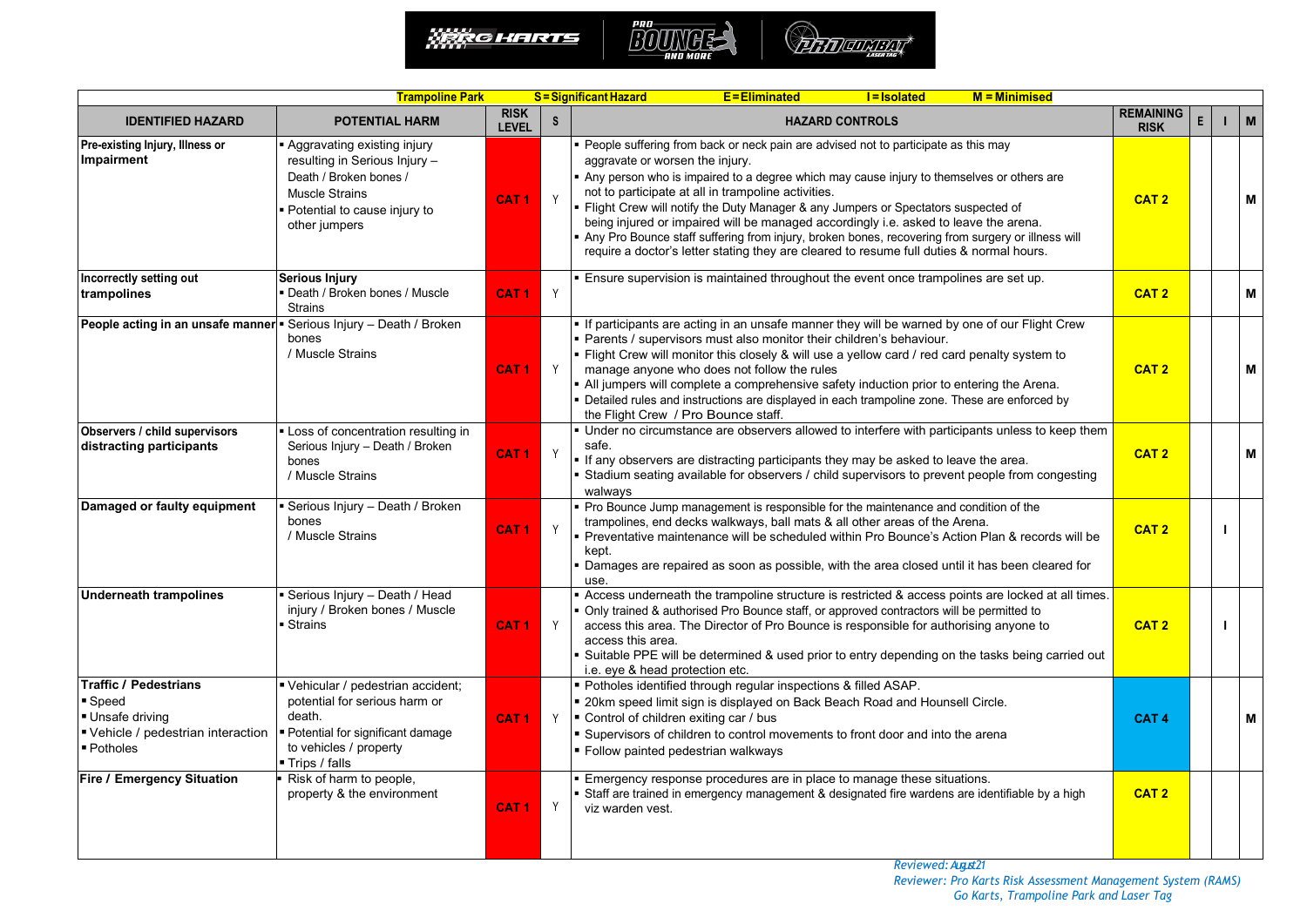



| <b>Ball games</b>                                                                                                                         | <b>Falling resulting in Serious</b><br>Injury Broken bones / Muscle<br><b>Strains</b>                                                                                                                                                                                                                                                                                                                                                                                                                                  | CAT <sub>2</sub>                                                                                                                                                                                                                                                                                                                                                       | ■ Ball games only permitted within the dodge ball & basketball zones<br>Only approved balls are to be used within the Arena within the ball sport zones<br>Y<br>• Flight Crew will monitor this closely & will use a yellow card / red card system to manage<br>anyone who does not follow the rules<br>Participants should wear correct attire i.e. no loose clothing, and must be barefoot. |                                                                                                                                                                                                                                                                                                                                                                                                                                               | CAT <sub>3</sub> |   | M                         |
|-------------------------------------------------------------------------------------------------------------------------------------------|------------------------------------------------------------------------------------------------------------------------------------------------------------------------------------------------------------------------------------------------------------------------------------------------------------------------------------------------------------------------------------------------------------------------------------------------------------------------------------------------------------------------|------------------------------------------------------------------------------------------------------------------------------------------------------------------------------------------------------------------------------------------------------------------------------------------------------------------------------------------------------------------------|-----------------------------------------------------------------------------------------------------------------------------------------------------------------------------------------------------------------------------------------------------------------------------------------------------------------------------------------------------------------------------------------------|-----------------------------------------------------------------------------------------------------------------------------------------------------------------------------------------------------------------------------------------------------------------------------------------------------------------------------------------------------------------------------------------------------------------------------------------------|------------------|---|---------------------------|
| Clothing / Footwear &<br>Jewellery / Cell phones / Food<br>and Drink                                                                      | Falling or snagging resulting in<br>Serious Injury - Broken bones /<br><b>Muscle Strains</b>                                                                                                                                                                                                                                                                                                                                                                                                                           | CAT <sub>2</sub>                                                                                                                                                                                                                                                                                                                                                       | Y                                                                                                                                                                                                                                                                                                                                                                                             | All jewellery must be removed and hair tied back securely.<br>Fell phones are not permitted in any trampoline zones, this will be monitored by Flight Crew &<br>any persons not complying may be asked to leave the arena.<br>Food and drink is not permitted within any trampoline zones                                                                                                                                                     | CAT <sub>3</sub> |   | M                         |
| <b>Security of Children</b><br>Wandering child<br>Child leaving centre though<br>open doorways / main<br>entrance.<br>Unaccompanied child | <b>Emergency Procedures for Missing or Lost Children to be implemented by Duty Manager.</b><br>Child goes missing from<br>Staff at reception monitoring the entrance.<br>building during time at the<br>If any additional doors are to be open i.e. in summer, risk assessment & controls must be<br>arena<br>CAT <sub>2</sub><br>Y<br>determined prior to opening them.<br>Child being hit by car in car<br>park or adjacent roadways<br>Security cameras operating at all times<br>Child being taken by other person |                                                                                                                                                                                                                                                                                                                                                                        | CAT <sub>4</sub>                                                                                                                                                                                                                                                                                                                                                                              |                                                                                                                                                                                                                                                                                                                                                                                                                                               | M                |   |                           |
| <b>Jumpers with Disabilities</b>                                                                                                          | Potential risk to themselves or<br>others                                                                                                                                                                                                                                                                                                                                                                                                                                                                              | CAT <sub>2</sub>                                                                                                                                                                                                                                                                                                                                                       | Y                                                                                                                                                                                                                                                                                                                                                                                             | To be determined through individual risk assessments completed by the responsible person of<br>the<br>patron, in consultation with Operations Manager or their delegate.                                                                                                                                                                                                                                                                      | CAT <sub>4</sub> | M |                           |
| Setting up and taking down of<br>trampolines                                                                                              | . Trampoline Setting up and take down to only be performed approved Pro Bounce staff<br>Serious Injury - Broken<br>CAT <sub>2</sub><br>Y<br>- The Arena will be supervised strictly to ensure that no patrons attempt to use equipment<br>bones / Muscle Strains<br>before it is correctly supervised.                                                                                                                                                                                                                 |                                                                                                                                                                                                                                                                                                                                                                        | CAT <sub>4</sub>                                                                                                                                                                                                                                                                                                                                                                              |                                                                                                                                                                                                                                                                                                                                                                                                                                               | M                |   |                           |
| More than one person jumping<br>at a time on small tramps                                                                                 | Falling or collisions resulting in<br>Only one participant to be on the trampoline at any given time other than a Flight Crew or a<br>CAT <sub>2</sub><br>Broken bones / Muscle Strains<br>Y<br>young child's supervisor                                                                                                                                                                                                                                                                                               |                                                                                                                                                                                                                                                                                                                                                                        | CAT <sub>4</sub>                                                                                                                                                                                                                                                                                                                                                                              |                                                                                                                                                                                                                                                                                                                                                                                                                                               | M                |   |                           |
| <b>Patrons</b><br>Intoxicated customers<br>. Unsatisfied / aggressive customers                                                           | Undesirable behaviour <i>i.e.</i> vandalism.<br>violence, verbal abuse.                                                                                                                                                                                                                                                                                                                                                                                                                                                | Keep detailed records for potential or actual issues & communicate these with authorities if<br>necessary<br>CAT <sub>3</sub><br>Maintain civil communication; do not engage with people showing signs of aggression.<br>N<br>Discuss aggressive people & dealing with them within team safety meetings.<br>Follow the instructions within the emergency response plan |                                                                                                                                                                                                                                                                                                                                                                                               | CAT <sub>4</sub>                                                                                                                                                                                                                                                                                                                                                                                                                              |                  | M |                           |
| <b>Restricted Spaces (Underneath</b><br>Tramps)<br>Framing / steel beams<br>Areas of movement restrictions<br>. Low light & height levels | Injuries to head such as concussion<br><b>General Bruising</b>                                                                                                                                                                                                                                                                                                                                                                                                                                                         | CAT <sub>3</sub>                                                                                                                                                                                                                                                                                                                                                       | N                                                                                                                                                                                                                                                                                                                                                                                             | Only authorising personal are permitted to enter the area & access to the area is locked at<br>all times other than when inspections or cleaning is underway.<br>Access to these areas are locked to prevent / control entry<br>Strict procedures are in place which authorised personnel must be competent & follow when<br>entering the space, i.e. correct PPE & equipment, means of communication, a watch person<br>always in place etc. | CAT <sub>4</sub> |   |                           |
| <b>Netting / Net Framing</b><br>· Falling hard against nets or<br>net framing                                                             | Injuries to head such as concussion<br><b>General Bruising</b>                                                                                                                                                                                                                                                                                                                                                                                                                                                         | CAT <sub>3</sub>                                                                                                                                                                                                                                                                                                                                                       | N                                                                                                                                                                                                                                                                                                                                                                                             | Framing is surrounded by foam padding<br>Netting is securely fixed, inspected & maintained regularly.                                                                                                                                                                                                                                                                                                                                         | CAT <sub>4</sub> |   |                           |
| <b>Communal Areas</b><br>■ Trip and fall<br>■ Body collisions<br>■ Fluid spills                                                           | Minor injury to persons where first<br>aid attention is required to be<br>administered                                                                                                                                                                                                                                                                                                                                                                                                                                 | CAT <sub>3</sub>                                                                                                                                                                                                                                                                                                                                                       |                                                                                                                                                                                                                                                                                                                                                                                               | . Duty Manager & Flight Crew are to monitor and control patrons and their children's activities.<br>All spills to be cleaned up according to the protocols for managing biological hazards.<br>" Toilet floors are moped every 30 mins to ensure that they are clean & free from excessive water                                                                                                                                              | CAT <sub>4</sub> |   | M                         |
| <b>Foam Pit Zone</b><br>■ Falling while exiting<br>Unable to exit                                                                         | Injuries results such as:<br>Contusions<br><b>Bruising</b><br>Panic / Anxiety                                                                                                                                                                                                                                                                                                                                                                                                                                          | CAT <sub>4</sub>                                                                                                                                                                                                                                                                                                                                                       | N                                                                                                                                                                                                                                                                                                                                                                                             | Safety Induction provided and requirement to be watched prior to entry.<br>Safety rules listed by each activity as well as on website<br>Flight Crew monitoring whenever this zone is in use<br>Only one Jumper at a time on each trampoline                                                                                                                                                                                                  | CAT <sub>4</sub> |   | $\boldsymbol{\mathsf{M}}$ |
| <b>Basketball Zone</b><br>Contact with metal hoop<br><b>Hit with basket ball</b>                                                          | njuries results such as:<br>Contusions<br><b>Bruising</b>                                                                                                                                                                                                                                                                                                                                                                                                                                                              | CAT <sub>4</sub>                                                                                                                                                                                                                                                                                                                                                       | N                                                                                                                                                                                                                                                                                                                                                                                             | Safety Induction provided and requirement to be watched prior to entry.<br>Safety rules listed by each activity as well as on website<br>Flight Crew monitoring whenever this zone is in use<br>Only one Jumper at a time on each trampoline                                                                                                                                                                                                  | CAT <sub>4</sub> |   | M                         |

*Reviewed:August21*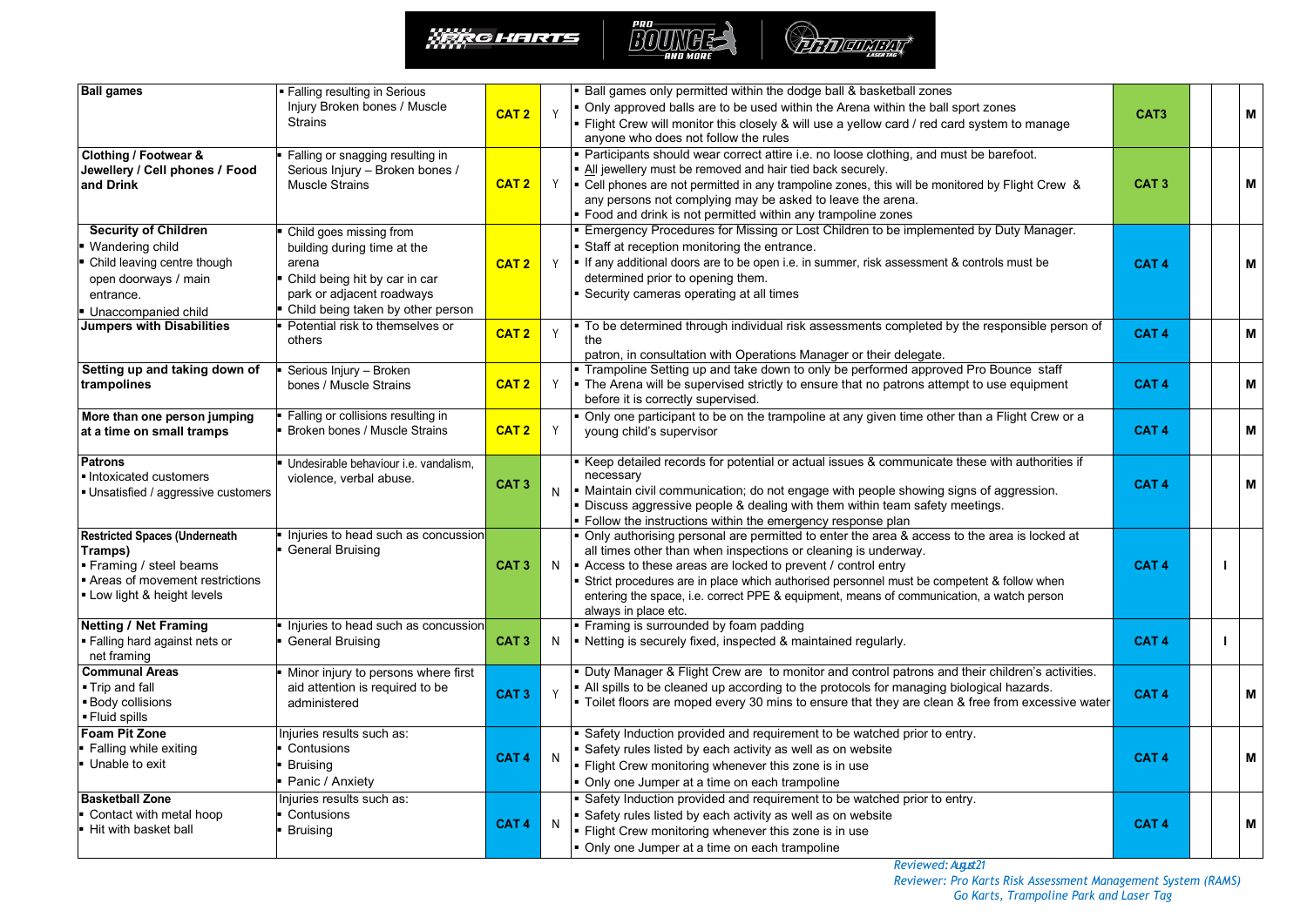

| <b>IEntrance Steps to Arena</b><br>■ Slips Trips Falls                          | Minor injuries, cuts, grazes,<br>bruises.<br>pain | CAT <sub>4</sub> | Steps are carpeted to provide grip and also have nosings fitted, which have glows strips to<br>illuminate<br>them in low light.                                                                                                                                                                            | CAT <sub>4</sub> |  | l M |
|---------------------------------------------------------------------------------|---------------------------------------------------|------------------|------------------------------------------------------------------------------------------------------------------------------------------------------------------------------------------------------------------------------------------------------------------------------------------------------------|------------------|--|-----|
| <b>Cleaning Chemicals</b><br>■ Skin Contact<br>■ Access by unauthorised persons | Dermatitis / skin conditions<br>Poisoning         | CAT <sub>4</sub> | <b>■ Hand protection is worn when cleaning chemicals are used</b><br><b>Bottles correctly labelled at all times</b><br>  All cleaning chemical concentrates stored in a restricted access area this is locked off from the<br>public.<br>Safety Data Sheets are available at point of use for all products | CAT <sub>4</sub> |  | l M |